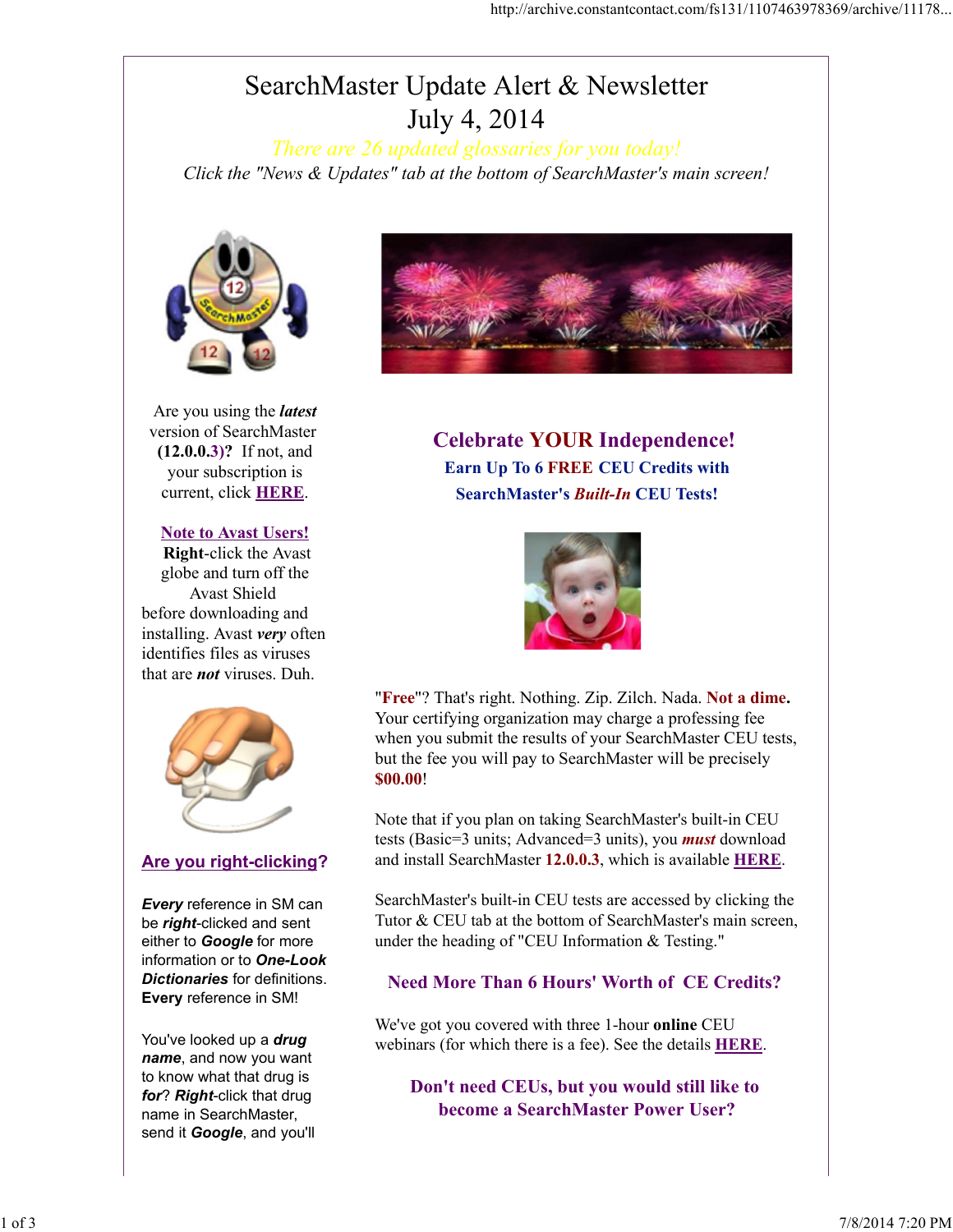know what that drug is used for!

You've looked up an *attorney* or a *doctor's* name, and you want more information than just the spelling -- like an address, a firm affiliation, or a phone number? *Right*-click the name and send it straight to Google for that info!

You've looked up a word like "*anthropomorphize*," and now you want to know what that word *means*? Right-click it, send it to the *One-Look Dicrtionaries. One-Look* will search over a *thousand* dictionaries at the same time for the definition. It's like having an entire library of dictionaries built right into SearchMaster!



Too Shy to Ask?

You've been trying to do something in your SM. You've watched the tutor movies, but for whatever reason, you're just flat-out, big-time stumped. Don't be too shy to call me for the assistance you need. I'm here, I'm ready to help, the call is free, and my phone number is displayed at the top of SM's main screen.

Like us on Facebook



Free Online Basic Webinar HERE Free Online Intermediate Webinar HERE Free Advanced Webinar HERE



### Facebook Groups I've Set Up for You!

Court Reporting Professionals Group > HERE *(Focus is on punctuation of transcripts)*

SearchMaster Group > HERE *(Focus is on SearchMaster, of course.)*

Windows 7 & 8 Group > HERE *(Focus is on all things Windows 7 & 8)* 

### Keep 'em Coming, Friends!

Your contributions to SM's glossaries are *very* much appreciated, friends; so if you had to go to some *other* source to find what you *didn't* find in SearchMaster, please send me that reference so I can add it to the next update! Either to click the little white tech support envelope in the extreme lower right corner of SearchMaster's main screen or send an email to me at searchmaster.jim@gmail.com

### Subscription Expired? Click HERE

Toll-free support: Jim Barker (888.461.7475)